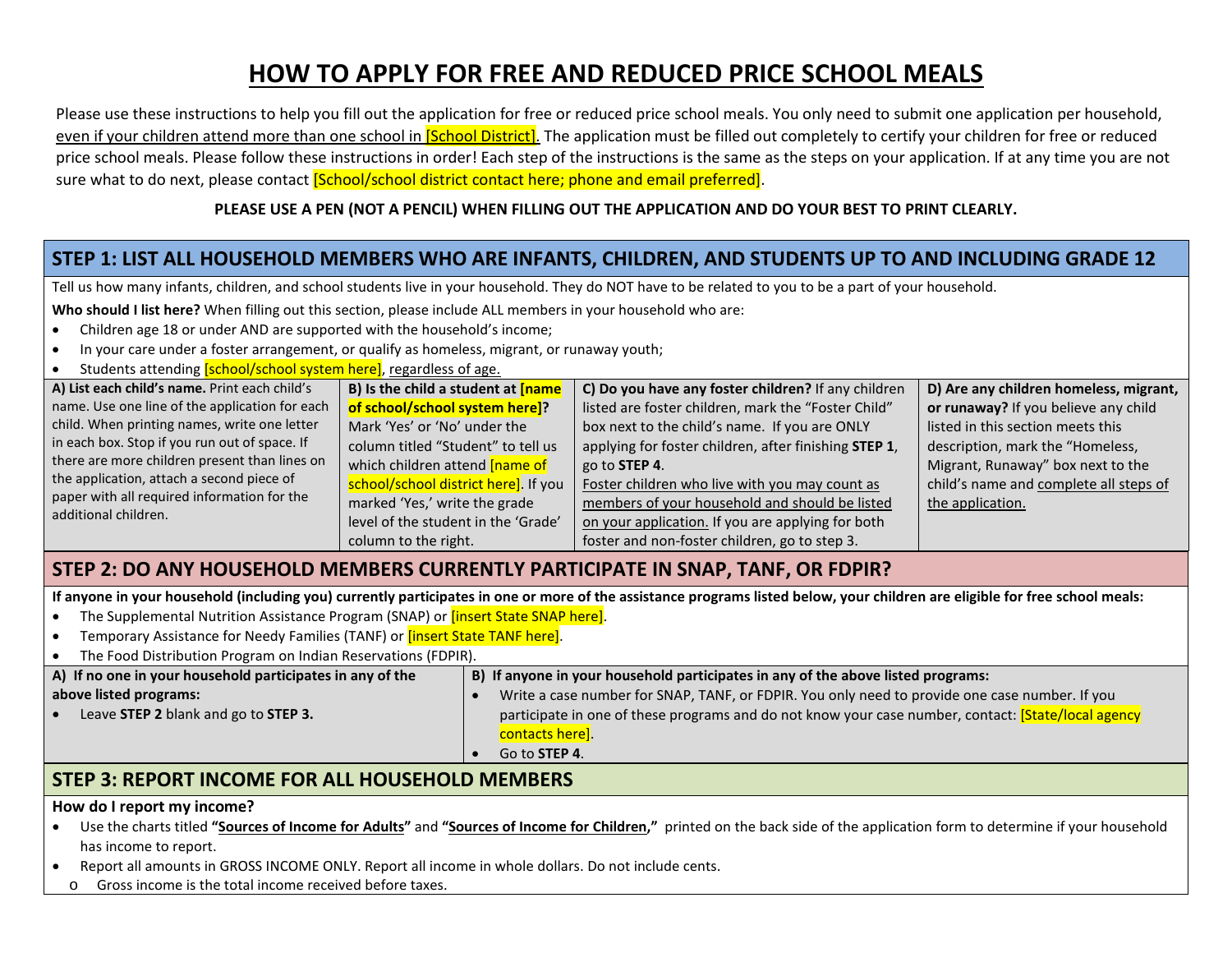| <b>STEP 3: REPORT INCOME FOR ALL HOUSEHOLD MEMBERS</b>                                                                                                                                                                                                                                                                                                                                                                                                                                                                                                                                                                                                  |                                                                                                                                                                                                                                                                                                                                                                                                                                                                                                                     |                                                                                                                                                                                                                                                                                                                                                                                                                                          |  |  |  |
|---------------------------------------------------------------------------------------------------------------------------------------------------------------------------------------------------------------------------------------------------------------------------------------------------------------------------------------------------------------------------------------------------------------------------------------------------------------------------------------------------------------------------------------------------------------------------------------------------------------------------------------------------------|---------------------------------------------------------------------------------------------------------------------------------------------------------------------------------------------------------------------------------------------------------------------------------------------------------------------------------------------------------------------------------------------------------------------------------------------------------------------------------------------------------------------|------------------------------------------------------------------------------------------------------------------------------------------------------------------------------------------------------------------------------------------------------------------------------------------------------------------------------------------------------------------------------------------------------------------------------------------|--|--|--|
| Many people think of income as the amount they "take home" and not the total, "gross" amount. Make sure that the income you report on this application has NOT been<br>$\circ$<br>reduced to pay for taxes, insurance premiums, or any other amounts taken from your pay.<br>Write a "0" in any fields where there is no income to report. Any income fields left empty or blank will also be counted as a zero. If you write '0' or leave any fields blank, you<br>$\bullet$<br>are certifying (promising) that there is no income to report. If local officials suspect that your household income was reported incorrectly, your application will be |                                                                                                                                                                                                                                                                                                                                                                                                                                                                                                                     |                                                                                                                                                                                                                                                                                                                                                                                                                                          |  |  |  |
| investigated.<br>Mark how often each type of income is received using the check boxes to the right of each field.<br>$\bullet$                                                                                                                                                                                                                                                                                                                                                                                                                                                                                                                          |                                                                                                                                                                                                                                                                                                                                                                                                                                                                                                                     |                                                                                                                                                                                                                                                                                                                                                                                                                                          |  |  |  |
| <b>3.A. REPORT INCOME EARNED BY CHILDREN</b>                                                                                                                                                                                                                                                                                                                                                                                                                                                                                                                                                                                                            |                                                                                                                                                                                                                                                                                                                                                                                                                                                                                                                     |                                                                                                                                                                                                                                                                                                                                                                                                                                          |  |  |  |
| A) Report all income earned or received by children. Report the combined gross income for ALL children listed in STEP 1 in your household in the box marked "Child Income."<br>Only count foster children's income if you are applying for them together with the rest of your household.<br>What is Child Income? Child income is money received from outside your household that is paid DIRECTLY to your children. Many households do not have any child income.                                                                                                                                                                                     |                                                                                                                                                                                                                                                                                                                                                                                                                                                                                                                     |                                                                                                                                                                                                                                                                                                                                                                                                                                          |  |  |  |
| <b>3.B REPORT INCOME EARNED BY ADULTS</b>                                                                                                                                                                                                                                                                                                                                                                                                                                                                                                                                                                                                               |                                                                                                                                                                                                                                                                                                                                                                                                                                                                                                                     |                                                                                                                                                                                                                                                                                                                                                                                                                                          |  |  |  |
| Who should I list here?<br>When filling out this section, please include ALL adult members in your household who are living with you and share income and expenses, even if they are not related and<br>$\bullet$<br>even if they do not receive income of their own.<br>Do NOT include:<br>$\bullet$<br>People who live with you but are not supported by your household's income AND do not contribute income to your household.<br>$\circ$<br>Infants, Children and students already listed in STEP 1.<br>$\circ$                                                                                                                                    |                                                                                                                                                                                                                                                                                                                                                                                                                                                                                                                     |                                                                                                                                                                                                                                                                                                                                                                                                                                          |  |  |  |
| B) List adult household members'                                                                                                                                                                                                                                                                                                                                                                                                                                                                                                                                                                                                                        | C) Report earnings from work. Report all income from work in the                                                                                                                                                                                                                                                                                                                                                                                                                                                    | D) Report income from public assistance/child                                                                                                                                                                                                                                                                                                                                                                                            |  |  |  |
| names. Print the name of each<br>household member in the boxes marked<br>"Names of Adult Household Members"<br>(First and Last)." Do not list any<br>household members you listed in STEP<br>1. If a child listed in STEP 1 has income,<br>follow the instructions in STEP 3, part A.                                                                                                                                                                                                                                                                                                                                                                   | "Earnings from Work" field on the application. This is usually the<br>money received from working at jobs. If you are a self-employed<br>business or farm owner, you will report your net income.<br>What if I am self-employed? Report income from that work as a<br>net amount. This is calculated by subtracting the total operating<br>expenses of your business from its gross receipts or revenue.                                                                                                            | support/alimony. Report all income that applies in the "Public<br>Assistance/Child Support/Alimony" field on the application. Do<br>not report the cash value of any public assistance benefits NOT<br>listed on the chart. If income is received from child support or<br>alimony, only report court-ordered payments. Informal but<br>regular payments should be reported as "other" income in the<br>next part.                       |  |  |  |
| E) Report income from<br>pensions/retirement/all other income.<br>Report all income that applies in the<br>"Pensions/Retirement/ All Other<br>Income" field on the application.                                                                                                                                                                                                                                                                                                                                                                                                                                                                         | F) Report total household size. Enter the total number of<br>household members in the field "Total Household Members<br>(Children and Adults)." This number MUST be equal to the number<br>of household members listed in STEP 1 and STEP 3. If there are any<br>members of your household that you have not listed on the<br>application, go back and add them. It is very important to list all<br>household members, as the size of your household affects your<br>eligibility for free and reduced price meals. | G) Provide the last four digits of your Social Security Number.<br>An adult household member must enter the last four digits of<br>their Social Security Number in the space provided. You are<br>eligible to apply for benefits even if you do not have a Social<br>Security Number. If no adult household members have a Social<br>Security Number, leave this space blank and mark the box to<br>the right labeled "Check if no SSN." |  |  |  |

# **STEP 4: CONTACT INFORMATION AND ADULT SIGNATURE**

*All applications must be signed by an adult member of the household. By signing the application, that household member is promising that all information has been truthfully and completely reported. Before completing this section, please also make sure you have read the privacy and civil rights statements on the back of the application.*